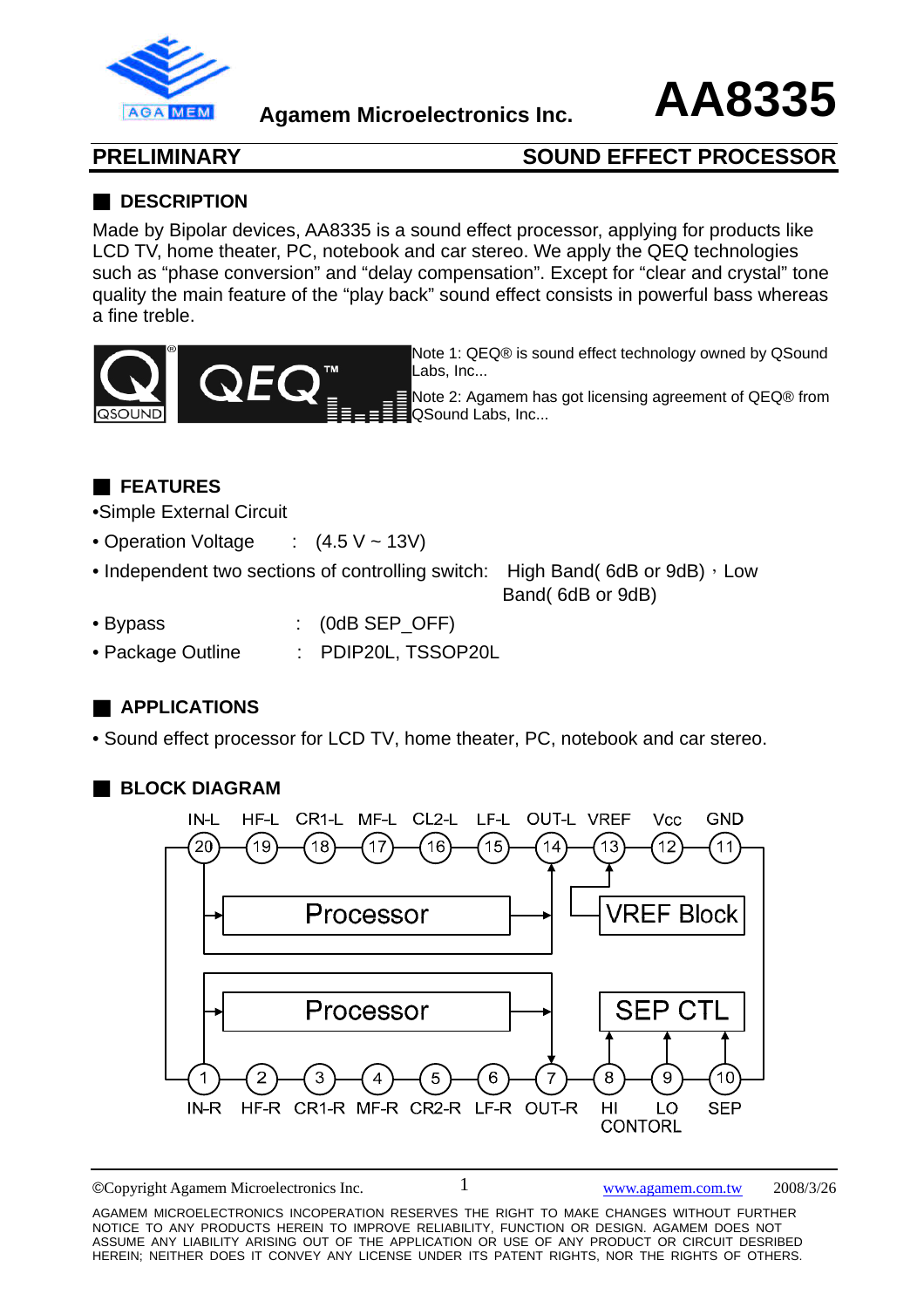

### ■ **PIN DESCRIPTIONS**



| PIN NO.         | <b>PIN NAME</b>      | <b>PIN FUNCTION</b>                |
|-----------------|----------------------|------------------------------------|
| 1               | $IN-R$               | Input pin R                        |
| 2               | HF-R                 | High frequency (right)             |
| 3               | CR <sub>1-R</sub>    | Capacitance 1 & Resistor 1 (right) |
| $\overline{4}$  | MF-R                 | Middle frequency (right)           |
| 5               | CR <sub>2</sub> -R   | Capacitance 2 & Resistor 2 (right) |
| 6               | LF-R                 | Low frequency (right)              |
| $\overline{7}$  | <b>OUT-R</b>         | Output pin R                       |
| 8               | HI<br><b>CONTROL</b> | Control switch 9dB                 |
| 9               | LO<br><b>CONTROL</b> | Control switch 6dB                 |
| 10              | <b>SEP</b>           | 6dB & 9dB function control         |
| 11              | <b>GND</b>           | Ground                             |
| 12 <sub>2</sub> | <b>VCC</b>           | Power supply                       |
| 13              | <b>VREF</b>          | Reference voltage                  |
| 14              | OUT-L                | Output pin L                       |
| 15              | LF-L                 | Low frequency (left)               |

©Copyright Agamem Microelectronics Inc. www.agamem.com.tw 2008/3/26

AGAMEM MICROELECTRONICS INCOPERATION RESERVES THE RIGHT TO MAKE CHANGES WITHOUT FURTHER NOTICE TO ANY PRODUCTS HEREIN TO IMPROVE RELIABILITY, FUNCTION OR DESIGN. AGAMEM DOES NOT ASSUME ANY LIABILITY ARISING OUT OF THE APPLICATION OR USE OF ANY PRODUCT OR CIRCUIT DESRIBED HEREIN; NEITHER DOES IT CONVEY ANY LICENSE UNDER ITS PATENT RIGHTS, NOR THE RIGHTS OF OTHERS.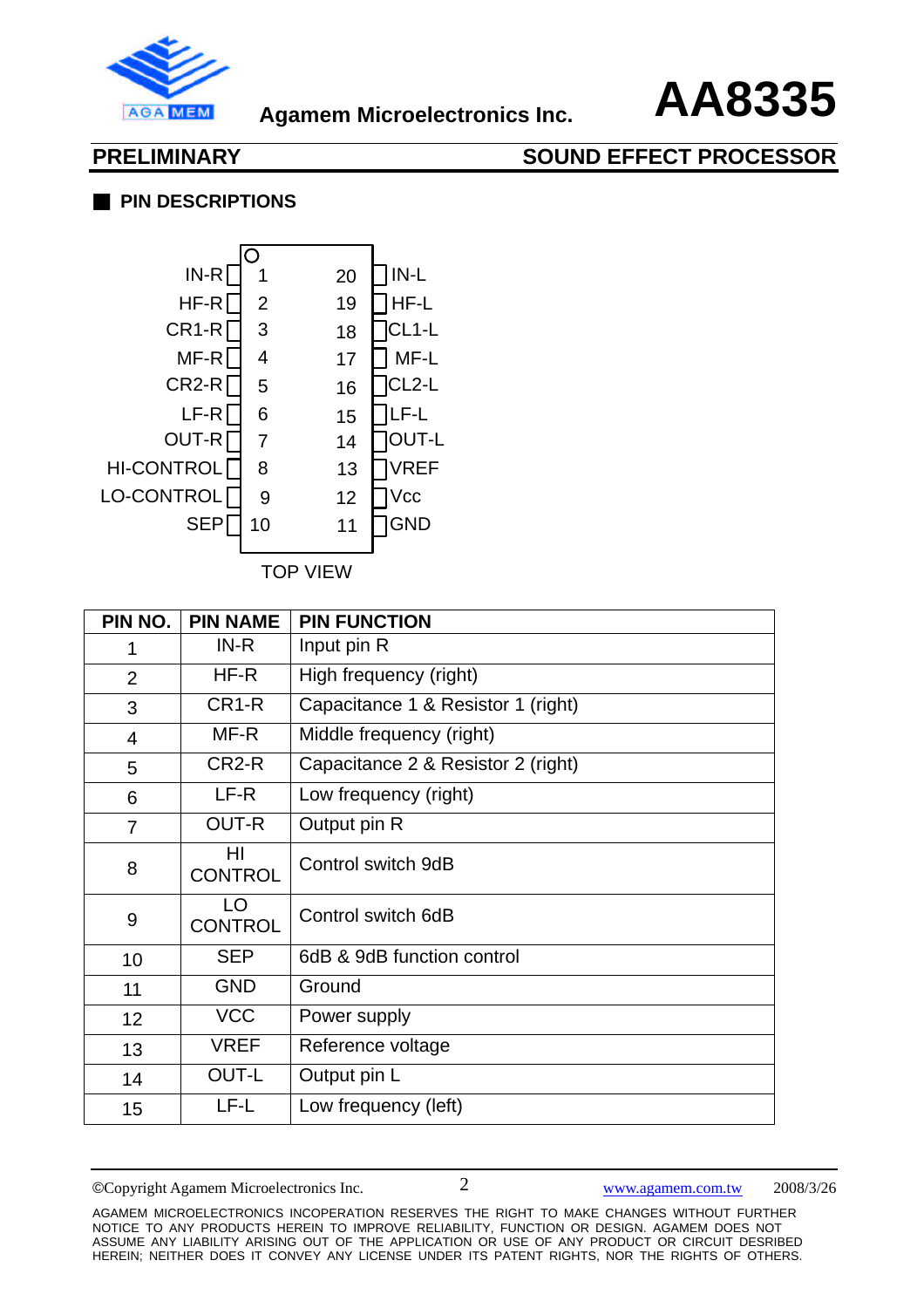



| PIN NO. | <b>PIN NAME</b>    | <b>PIN FUNCTION</b>               |
|---------|--------------------|-----------------------------------|
| 16      | CR <sub>2</sub> -L | Capacitance 2 & Resistor 2 (left) |
| 17      | MF-L               | Middle frequency (left)           |
| 18      | CR <sub>1</sub> -L | Capacitance 1 & Resistor 1 (left) |
| 19      | HF-L               | High frequency (left)             |
| 20      | $IN-L$             | Input pin L                       |

## ■ **ABSOLUTE MAXIMUM RATINGS**

|                                    |               |                               | Ta=25 $°C$           |
|------------------------------------|---------------|-------------------------------|----------------------|
| <b>PARAMETER</b>                   | <b>SYMBOL</b> | <b>RATING</b>                 | <b>UNIT</b>          |
| Supply Voltage                     | Vcc           | 15                            |                      |
| <b>Power Dissipation</b>           | <b>PD</b>     | (DIP20)<br>700<br>(TSSOP) 300 | mW                   |
| <b>Operating Temperature Range</b> | Topr          | $-40 - +85$                   | $\int_{0}^{\infty}$  |
| Storage Temperature Range          | Tstg          | $-40 - +125$                  | $\mathrm{C}^{\circ}$ |

 WARNING: Semiconductor devices can be permanently damaged by application of stress (voltage, current, temperature, etc.) in excess of absolute maximum ratings. Do not exceed these ratings.

## ■ **ELECTRICAL CHARACTERISTICS**

| $TA = 25^{\circ}C$ , $VCC = 9V$ |                                                |                           |                |            |             |      |
|---------------------------------|------------------------------------------------|---------------------------|----------------|------------|-------------|------|
| <b>SYMBOL</b>                   | <b>PARAMETER</b>                               | <b>CONDITIONS</b>         | <b>LIMITS</b>  |            | <b>UNIT</b> |      |
|                                 |                                                |                           | <b>MIN</b>     | <b>TYP</b> | <b>MAX</b>  |      |
| Vcc                             | <b>Operation Voltage</b>                       |                           | 4.5            | 9.0        | 13.0        | V    |
| <b>Icc</b>                      | <b>Supply Current</b>                          |                           |                | 13         | 17.0        | mA   |
| <b>VREF</b>                     | <b>Reference Voltage</b>                       |                           | 4.0            | 4.5        | 5.0         | V    |
| VthH                            | <b>SEP Control</b><br><b>Voltage Threshold</b> |                           | 2.0            |            | <b>VCC</b>  | V    |
| <b>VthL</b>                     |                                                |                           | $\overline{0}$ |            | 0.5         | V    |
| Vinmax                          | Maximum Input<br>Voltage                       | f = 1KHz, RL=10K $\Omega$ | 2.8            |            |             | Vrms |

©Copyright Agamem Microelectronics Inc. www.agamem.com.tw 2008/3/26

3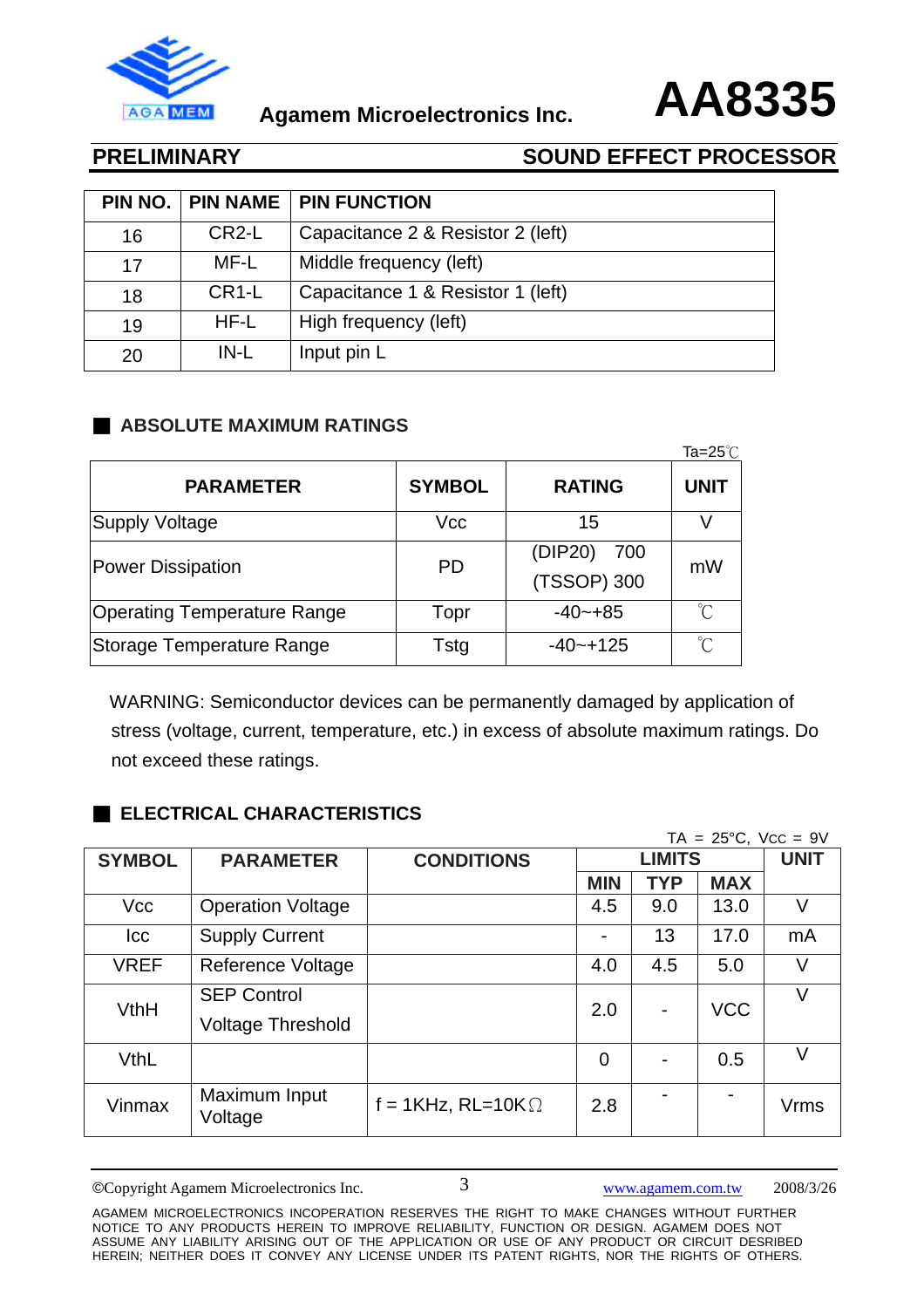



| <b>SYMBOL</b>   | <b>PARAMETER</b> | <b>CONDITIONS</b>        | <b>LIMITS</b> |                |            | <b>UNIT</b> |
|-----------------|------------------|--------------------------|---------------|----------------|------------|-------------|
|                 |                  |                          | <b>MIN</b>    | <b>TYP</b>     | <b>MAX</b> |             |
| <b>GBYP</b>     | <b>Bypass</b>    | $f = 1$ KHz Vin=0.1 Vrms | -1            | $\overline{0}$ | 1          | dB          |
| dB1             |                  | $f = 20HZ$               | 5.0           | 6.0            | 7.0        | dB          |
| dB <sub>2</sub> |                  | $f = 20HZ$               | 8.0           | 9.0            | 10         | dB          |
| dB <sub>3</sub> | dB Level         | $f=1KHZ$                 | $-1.2$        | $-0.2$         | 0.8        | dB          |
| dB4             |                  | $f=20K$ HZ               | 5.0           | 6.0            | 7.0        | dB          |
| dB <sub>5</sub> |                  | $f=20K$ HZ               | 8.0           | 9.0            | 10         | dB          |

### ■ **SWITCH CONTROL**

| SEP                      | <b>SEP ON</b> |
|--------------------------|---------------|
|                          | <b>BYPASS</b> |
| <b>High Band Control</b> | 9.0dB         |
|                          | 6.0dB         |
| <b>Low Band Control</b>  | 9.0dB         |
|                          | 6.0dB         |

©Copyright Agamem Microelectronics Inc. www.agamem.com.tw 2008/3/26

4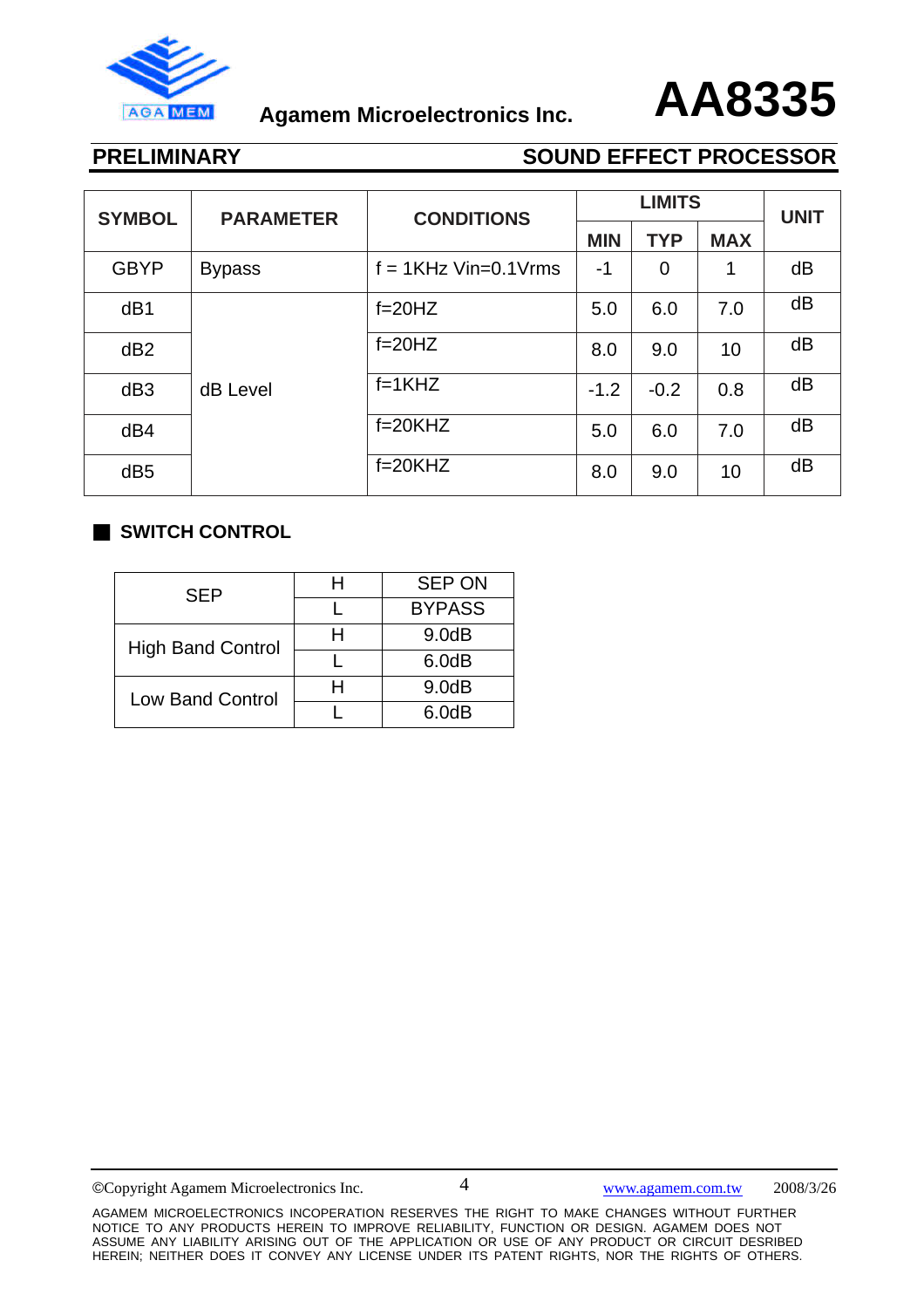



## ■ **MEASURING CIRCUIT**



©Copyright Agamem Microelectronics Inc. www.agamem.com.tw 2008/3/26

AGAMEM MICROELECTRONICS INCOPERATION RESERVES THE RIGHT TO MAKE CHANGES WITHOUT FURTHER NOTICE TO ANY PRODUCTS HEREIN TO IMPROVE RELIABILITY, FUNCTION OR DESIGN. AGAMEM DOES NOT ASSUME ANY LIABILITY ARISING OUT OF THE APPLICATION OR USE OF ANY PRODUCT OR CIRCUIT DESRIBED HEREIN; NEITHER DOES IT CONVEY ANY LICENSE UNDER ITS PATENT RIGHTS, NOR THE RIGHTS OF OTHERS.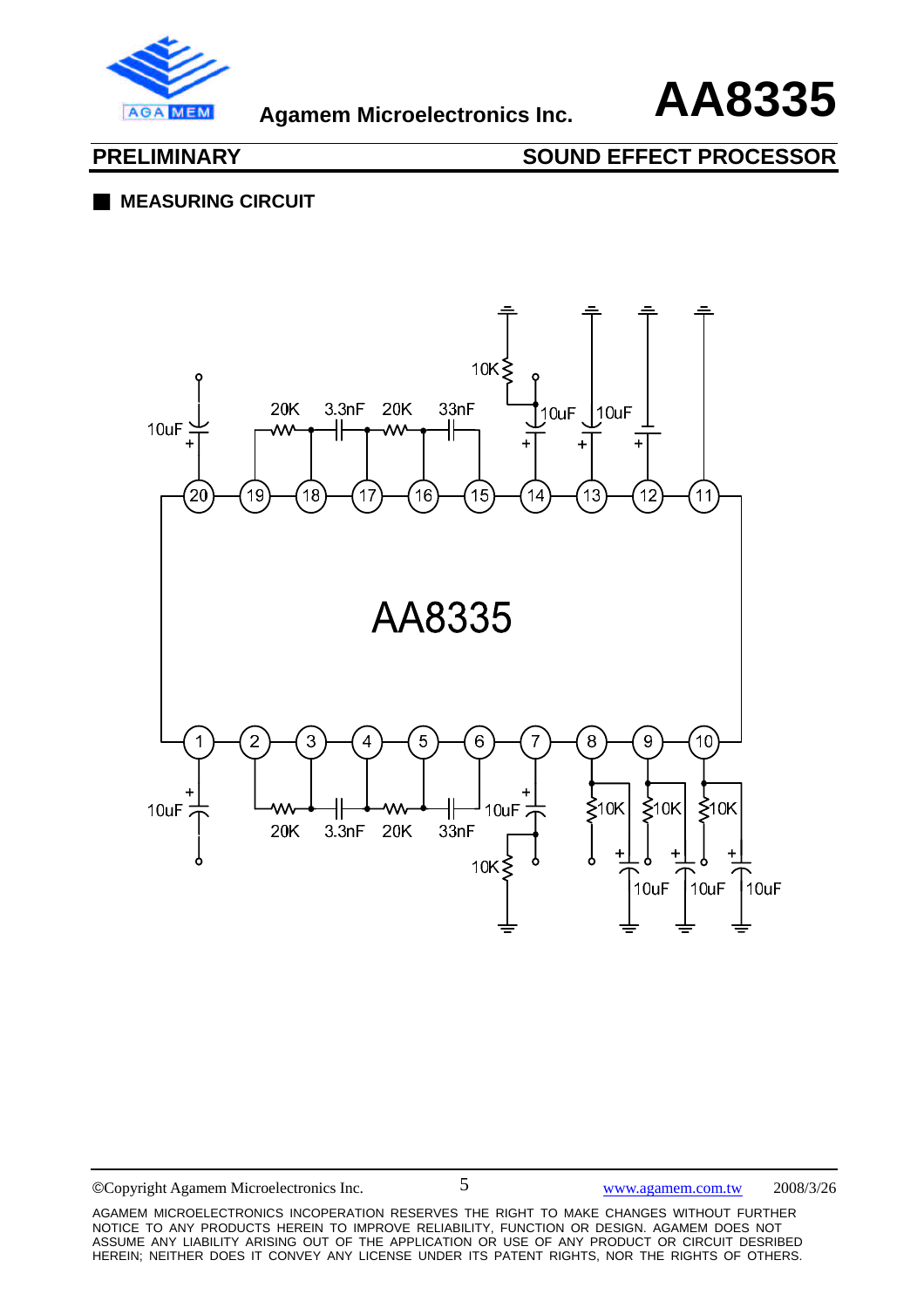



### ■ **TYPICAL CHARACTERISTICS**



### ■ **ORDERING INFORMATION**

| <b>ORDER NO.</b> | <b>PACKAGE</b> | <b>PACKING</b> | Q'TY    | <b>MARK CHART</b>                |
|------------------|----------------|----------------|---------|----------------------------------|
| AA8335A          | TSSOP20L       | Tape & Reel    | 2,500ea | AA8335<br>$\mathbb{Z}$ XXXX<br>А |
| AA8335P          | PDIP20L        | <b>TUBE</b>    | 20ea    | AA8335<br><b>XXXXP</b>           |

<sup>©</sup>Copyright Agamem Microelectronics Inc. www.agamem.com.tw 2008/3/26

AGAMEM MICROELECTRONICS INCOPERATION RESERVES THE RIGHT TO MAKE CHANGES WITHOUT FURTHER NOTICE TO ANY PRODUCTS HEREIN TO IMPROVE RELIABILITY, FUNCTION OR DESIGN. AGAMEM DOES NOT ASSUME ANY LIABILITY ARISING OUT OF THE APPLICATION OR USE OF ANY PRODUCT OR CIRCUIT DESRIBED HEREIN; NEITHER DOES IT CONVEY ANY LICENSE UNDER ITS PATENT RIGHTS, NOR THE RIGHTS OF OTHERS.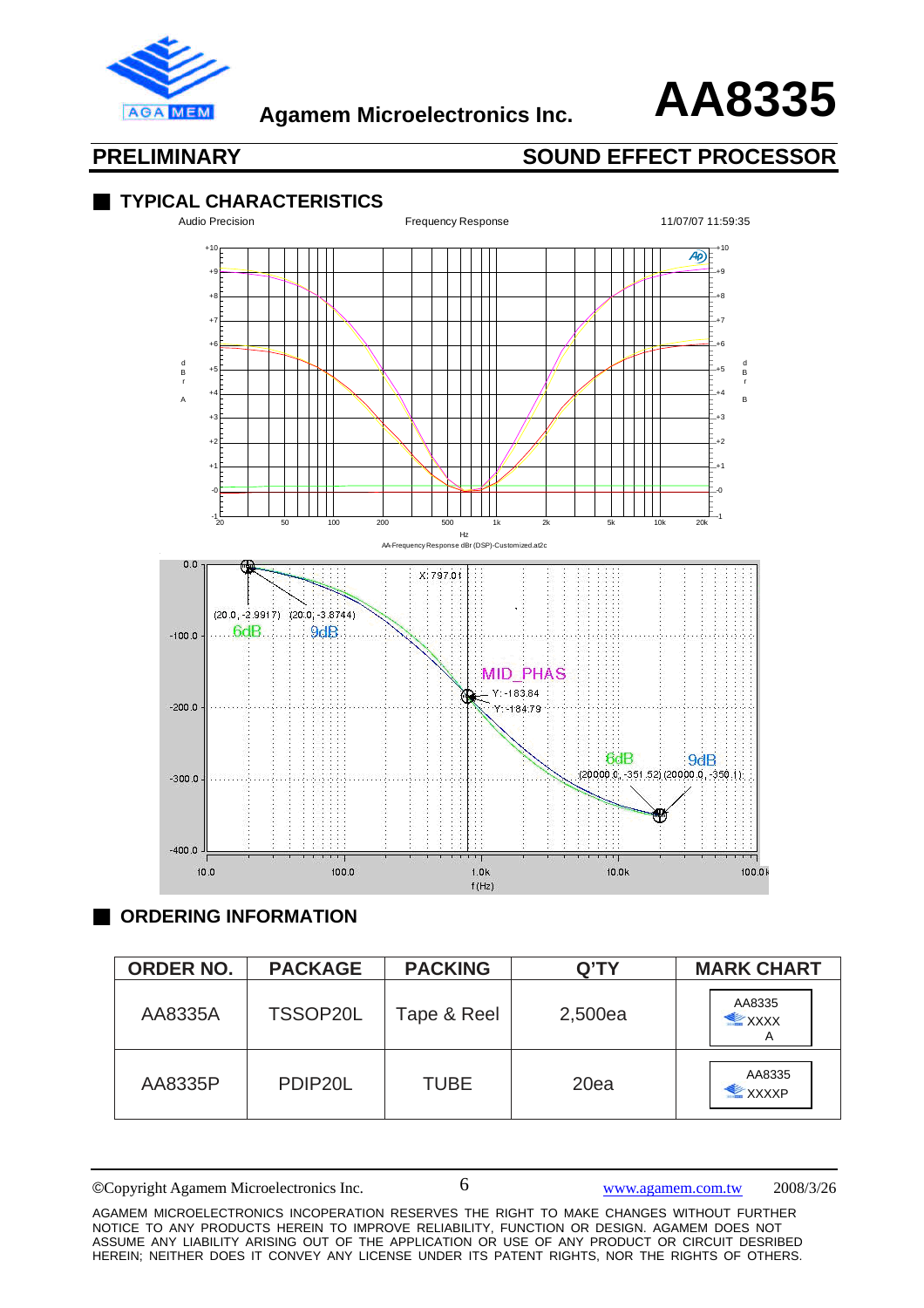



### ■ **PACKAGE DIMENSIONS**

### **TSSOP 20L**





| <b>SYMBOLS</b> | <b>DIMENSIONS IN</b><br><b>MILLIMETERS</b> |            |             | <b>DIMENSIONS IN</b><br><b>INCHES</b> |            |             |  |
|----------------|--------------------------------------------|------------|-------------|---------------------------------------|------------|-------------|--|
|                | <b>MIN</b>                                 | <b>NOM</b> | MAX         | <b>MIN</b>                            | <b>NOM</b> | MAX         |  |
| A              |                                            |            | 1.20        |                                       |            | 0.048       |  |
| A1             | 0.05                                       |            | 0.15        | 0.002                                 | ٠          | 0.006       |  |
| A <sub>2</sub> | 0.80                                       | 1.00       | 1.05        | 0.031                                 | 0.039      | 0.041       |  |
| b              | 0.19                                       |            | 0.30        | 0.007                                 |            | 0.012       |  |
| С              | 0.09                                       |            | 0.20        | 0.004                                 |            | 0.008       |  |
| D              | 6.40                                       | 6.50       | 6.60        | 0.252                                 | 0.256      | 0.260       |  |
| Е              | 6.20                                       | 6.40       | 6.60        | 0.244                                 | 0.252      | 0.260       |  |
| E1             | 4.30                                       | 4.40       | 4.50        | 0.169                                 | 0.173      | 0.177       |  |
| e              |                                            | 0.65       |             |                                       | 0.026      |             |  |
| L              | 0.45                                       | 0.60       | 0.75        | 0.018                                 | 0.024      | 0.030       |  |
| У              |                                            |            | 0.10        |                                       |            | 0.004       |  |
| $\theta$       | $0^{\circ}$                                |            | $8^{\circ}$ | $0^{\circ}$                           |            | $8^{\circ}$ |  |

### NOTE:

- 1. PACKAGE BODY SIZES EXCLUDE MOLD FLASH PROTRUSIONS OR GATE BURRS
- 2. TOLERANCE +-0.1mm UNLESS OTHERWISE SPECIFIED
- 3. COPLANARITY: 0.1mm
- 4. CONTROLLOMG DIMENSION IS MILLIMETER. CONVERTED INCH DIMENSIONS ARE NOT NECESSARILY EXACT.
- 5. FOLLOWED FROM JEDEC MO-153

©Copyright Agamem Microelectronics Inc. www.agamem.com.tw 2008/3/26